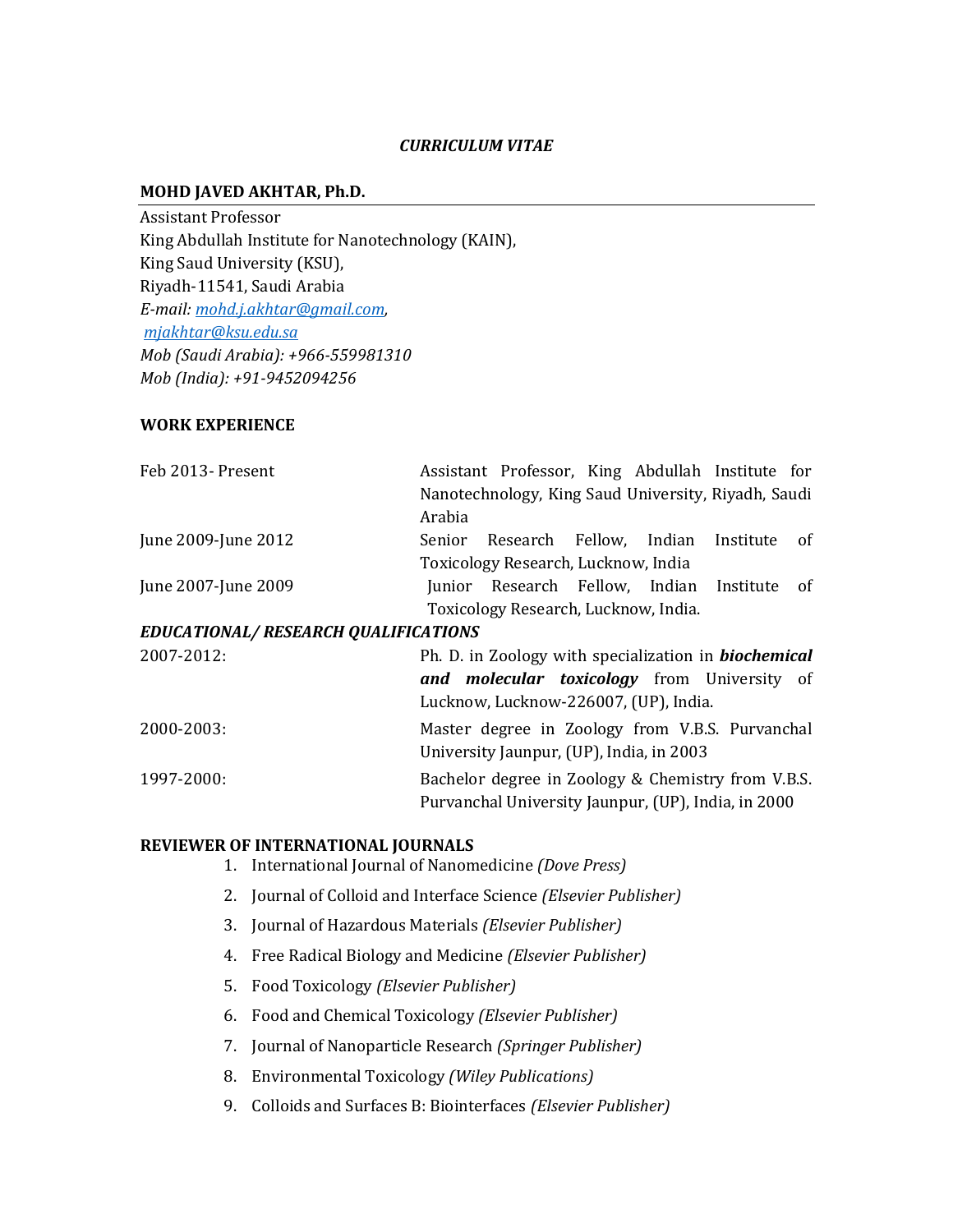10. Chemosphere (*Elsevier Publisher*)

## **Peer Reviewed Publications (2013-2017).**

- 1. Ahamed M, **Akhtar MJ,** Khan MAM, Alhadlaq HA, Aldalbahi A. 2017. Nanocubes of indium oxide induce cytotoxicity and apoptosis through oxidative stress in human lung epithelial cells. *Colloids and Surfaces B: Biointerfaces. 156 (1), 157-164*
- 2. Ahmad J, Siddiqui MA, **Akhtar MJ**, Alhadlaq HA, Alshamsan A, Khan ST, R Wahab R, Al-Khedhairy AA, Al-Salim A, Musarrat J, Saquib Q, Fareed M, Ahamed M. 2017. Copper doping enhanced the oxidative stress–mediated cytotoxicity of TiO2 nanoparticles in A549 cells. Human & Experimental Toxicology, DOI: https://doi.org/10.1177/0960327117714040
- 3. **Akhtar MJ\*,** Ahamed M, Alhadlaq HA. 2017. Therapeutic targets in the selective killing of cancer cells by nanomaterials. *Clinica Chimica Acta,* 469; 53-62. (IF: 2.8).
- 4. **Akhtar MJ\*,** Ahamed M, Alhadlaq HA, Alshamsan A. 2017. Mechanism of ROS scavenging and antioxidant signalling by redox metallic and fullerene nanomaterials: Potential implications in ROS associated degenerative disorders. *Biochimica et Biophysica Acta (BBA) - General Subjects*, 1861, (4) 802–813. (IF: 4.7).
- 5. **Akhtar MJ\***, Ahamed M, Alhadlaq HA, Alshamsan A. 2017. Nanotoxicity of cobalt induced by oxidant generation and glutathione depletion in MCF-7 cells. *Toxicology in Vitro*, 40; 94-101. (IF: 3.2).
- 6. Ahamed M, **Akhtar MJ,** Khan MAM, Alhadlaq HA, Alshamsan A. 2016. Cobalt iron oxide nanoparticles induce cytotoxicity and regulate the apoptotic genes through ROS in human liver cells (HepG2). *Colloids and Surfaces B: Biointerfaces,* 148;665-673. (IF-4.16).
- 7. Ahamed M, Khan MAM, **Akhtar MJ**, Alhadlaq HA, Alshamsan A. 2016. Role of Zn doping in oxidative stress mediated cytotoxicity of TiO2 nanoparticles in human breast cancer MCF-7 cells. *Scientific Reports.* 6: 30196. (IF-5.5)
- 8. **Akhtar MJ,** Kumar S, Alhadlaq HA, Alrokayan SA, Abu-Salah KM, Ahamed M. 2016. Dosedependent genotoxicity of copper oxide nanoparticles stimulated by reactive oxygen species in human lung epithelial cells. *Toxicology and Industrial Health.* 2016; 32: 5, 809- 821. (IF- 1.6).
- 9. Ahmad J, Alhadlaq HA, Alshamsan A, Siddiqui MA, Saquib Q, Khan ST, Wahab R, Al‐ Khedhairy AA, Musarrat J, **Akhtar MJ,** Ahamed M. 2016. Differential cytotoxicity of copper ferrite nanoparticles in different human cells. *Journal of Applied Toxicology.* 36: 1284–1293. (IF-2.7).
- 10. Ahamed M, **Akhtar MJ,** Alhadlaq HA, Alshamsan A. 2016. Copper ferrite nanoparticleinduced cytotoxicity and oxidative stress in human breast cancer MCF-7 cells. *Colloids and Surfaces B: Biointerfaces,*142; 46-54. (IF 4.16).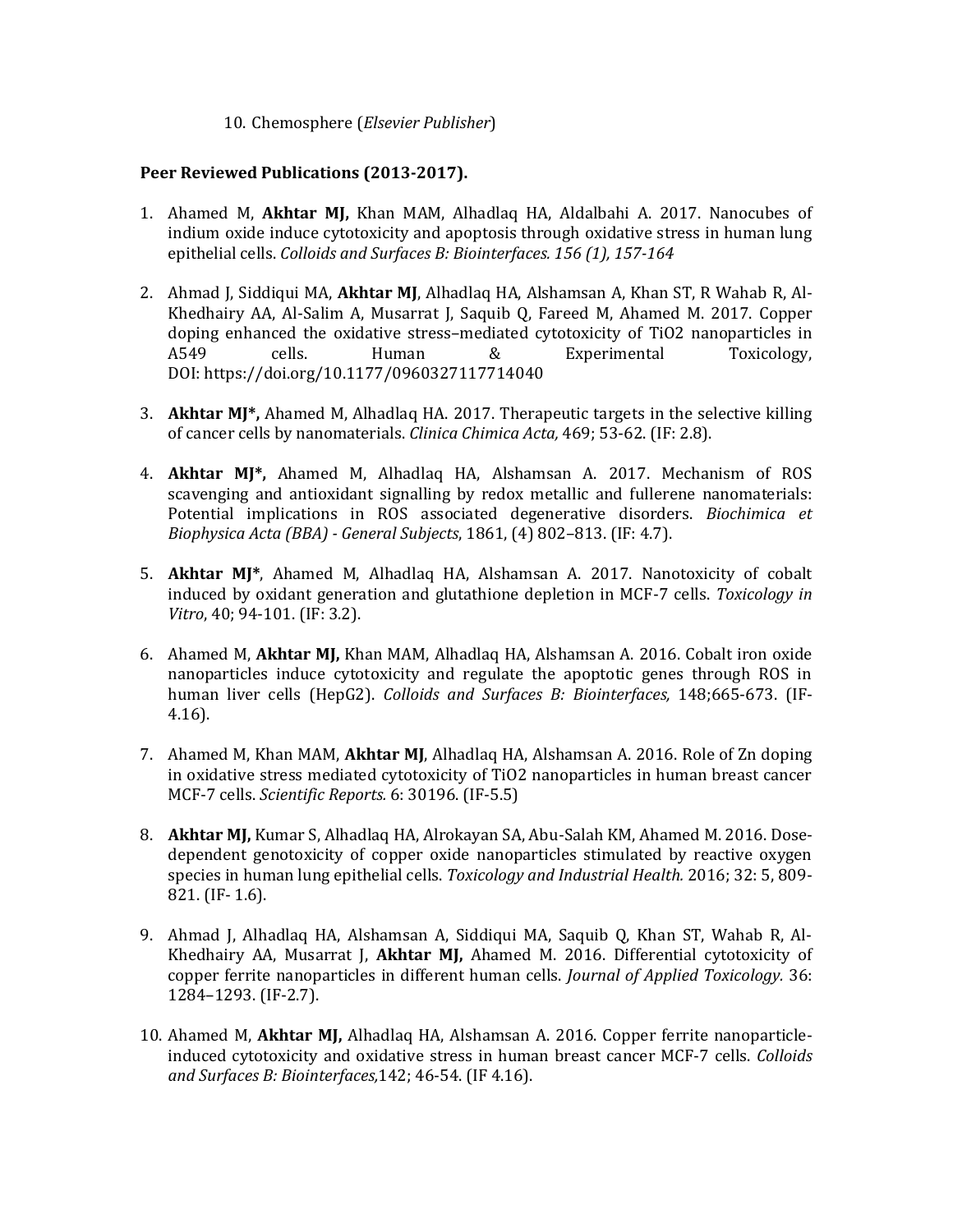- 11. Ahamed M, **Akhtar MJ,** Khan MA, Alhadlaq HA, Alrokayan SA. 2016. Cytotoxic response of platinum‐coated gold nanorods in human breast cancer cells at very low exposure levels. *Environmental toxicology,* 31(11):1344-1356. DOI: 10.1002/tox.22140. (IF-2.8)
- 12. Alhadlaq HA, **Akhtar MJ**, Ahamed M. 2015. Zinc ferrite nanoparticle-induced cytotoxicity and oxidative stress in different human cells. *Cell & bioscience* 5 (1), 1- 11(IF-3.6)
- 13. **Akhtar MJ,** Alhadlaq HA, Alshamsan A, Khan MAM, Ahamed M. 2015. Aluminum doping tunes band gap energy level as well as oxidative stress-mediated cytotoxicity of ZnO nanoparticles in MCF-7 cells. *Scientific Reports 5, Article number: 13876* (IF-5.5)
- 14. Ahamed M, **Akhtar MJ,** Alhadlaq HA, Alrokayan SA. 2015. Assessment of the lung toxicity of copper oxide nanoparticles: current status. *Nanomedicine (Lond.)*, 1-13. (IF-5.4)
- 15. **Akhtar MJ,** Alhadlaq HA, Kumar S, Alrokayan SA, Ahamed M. 2015. Selective cancerkilling ability of metal-based nanoparticles: implications for cancer therapy. *Archives of toxicology*, 1-13. (IF-5.98)
- 16. Ahamed M, **Akhtar** MJ, Alhadlaq HA, Khan MAM, Alrokayan SA. 2015. Comparative cytotoxic response of nickel ferrite nanoparticles in human liver HepG2 and breast MFC-7 cancer cells. *Chemosphere,* 135, 278-288. (IF-3.1)
- 17. **Akhtar MJ\*,** Ahamed M, Alhadlaq HA, Alshamsan A, Khan MAM, Alrokayan SA. 2015. Antioxidative and cytoprotective response elicited by molybdenum nanoparticles in human cells. *Journal of colloid and interface science,* 457, 370-377. (IF-3.36)
- 18. **Akhtar MJ\*,** Ahamed M, Alhadlaq HA, Khan MAM, Alrokayan SA. 2015. Glutathione replenishing potential of  $CeO<sub>2</sub>$  nanoparticles in human breast and fibrosarcoma cells. *Journal of colloid and interface science,* 453, 21-27. (IF-3.36)
- 19. **Akhtar MJ\***, Ahamed M, Alhadlaq HA, Alrokayan SA, Kumar S. 2014. Targeted anticancer therapy: Overexpressed receptors and nanotechnology. *Clinica Chimica Acta.* 436:78-92. (IF-2.52)
- 20. Ahamed M, Ali D, Alhadlaq HA, **Akhtar MJ.** 2013 Nickel oxide nanoparticles exert cytotoxicity via oxidative stress and induce apoptotic response in human liver cells (HepG2). *Chemosphere* 93 (10), 2514-2522. (IF-3.1)

#### **Peer Reviewed Publications during Ph.D. (2010-2012).**

- 21. Ahamed M, Alhadlaq HA, Khan MAM, **Akhtar MJ.** 2013. Selective killing of cancer cells by iron oxide nanoparticles mediated through reactive oxygen species via p53 pathway. *Journal of Nanoparticle Research* 14, 1225. (IF: 2.28)
- 22. Ahmad J, Ahamed M, **Akhtar MJ,** Alrokayan SA, Siddiqui MA, Musarrat J, Al-Khedhairy A.A. 2012. Apoptosis induction by silica nanoparticles mediated through reactive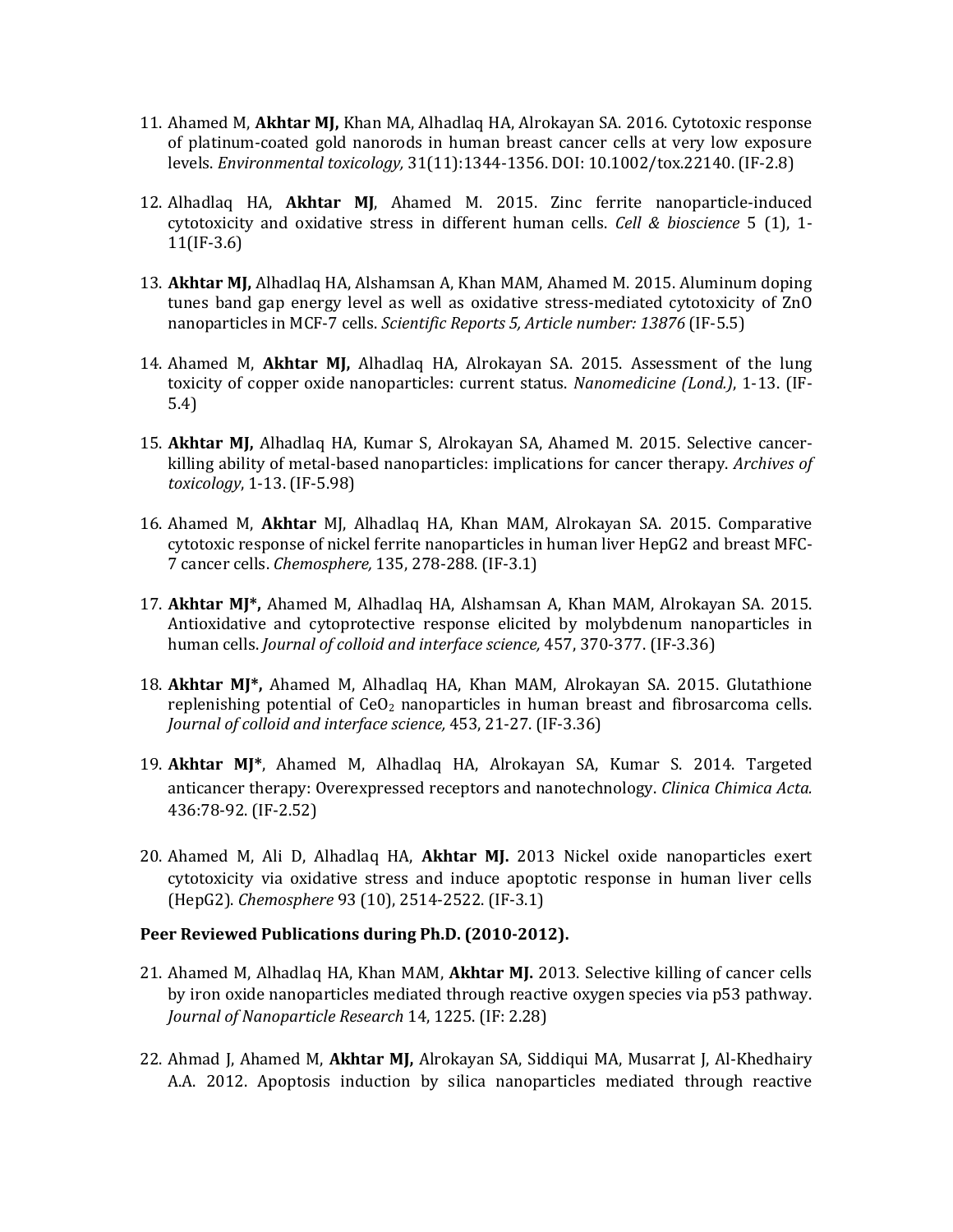oxygen species in human liver cell line HepG2. *Toxicology and Applied Pharmacology*, 259, 160–168. (IF: 3.7)

- 23. **Akhtar MJ,** Ahamed M, Kumar S, Khan MA, Ahmad J, Alrokayan SA. 2012. Zinc oxide nanoparticles selectively induce apoptosis in human cancer cells through reactive oxygen species. *International Journal of Nanomedicine*, 7, 845–857. (IF: 4.3)
- 24. **Akhtar MJ**, Ahamed M, Fareed M, Alrokayan SA, Kumar S. 2012. Protective effect of sulphoraphane against oxidative stress mediated toxicity induced by CuO NPs in mouse embryonic fibroblasts BALB 3T3. *The Journal of Toxicological Sciences,* 37, 139-148. (IF: 1.38)
- **25. Akhtar MJ,** Ahamed M, Alrokayan SA, Ahmad I, Kumar S. 2012. Cytotoxicity and apoptosis induction by nano-scale talc particles from two different geographical regions in human lung epithelial cells*. Environmental Toxicology*, DOI 10.1002/tox (IF: 3.1)
- **26.** Ahamed M, **Akhtar MJ,** Raja M, Ahmad I, Siddiqui MKJ, AlSalhi MS, Alrokayan SA. 2011. ZnO nanorod induced apoptosis in human alveolar adenocarcinoma cells via p53, survivin and bax/bcl-2 pathways: role of oxidative stress. *Nanomedicine-NBM*, 7, 904- 913. (IF: 6.1)
- 27. Ahmad I, Siddiqui H, **Akhtar MJ,** Khan MI, Patil G, Ashquin M, Patel DK, Arif JM. 2011. Toxic responses in primary rat hepatocytes exposed with occupational dust collected from work environment of bone-based industrial unit. *Chemosphere,* 83(4):455-60. (IF: 3.1)
- 28. Ahamed M, **Akhtar MJ**, Siddiqui MA, Ahmad J, Musarrat J, Al-Khedhairy AA, AlSalhi M.S., Alrokayan S.A. 2011. Oxidative stress mediated apoptosis induced by nickel ferrite nanoparticles in cultured A549 cells*. Toxicology,* 283, 101-108. (IF: 3.6)
- 29. **Akhtar MJ,** Ahamed M, Kumar S, Siddiqui H, Patil G, Ashquin M, Ahmad I. 2010. Nanotoxicity of pure silica mediated through oxidant generation rather than glutathione depletion in human lung epithelial cells. *Toxicology,* 276, 95–102. (IF: 3.6)
- **30. Akhtar MJ,** Kumar S, Murthy RC, Ashquin M, Khan MI, Patil G, Ahmad I. 2010. The primary role of iron-mediated lipid peroxidation in the differential cytotoxicity caused by two varieties of talc nanoparticles on A549 cells and lipid peroxidation inhibitory effect exerted by ascorbic acid*. Toxicology in Vitro*, 24, 1139– 1147. (IF: 3.3)
- **31.** Ahamed M, Siddiqui MA, **Akhtar MJ,** Ahmad I, Pant AB, Alhoshan M, Alhadlaq HA. 2010. Genotoxic potential of copper oxide nanoparticles in human lung epithelial cells. *Biochemical and Biophysical Research Communications*, 396, 578-583. (IF: 2.2)